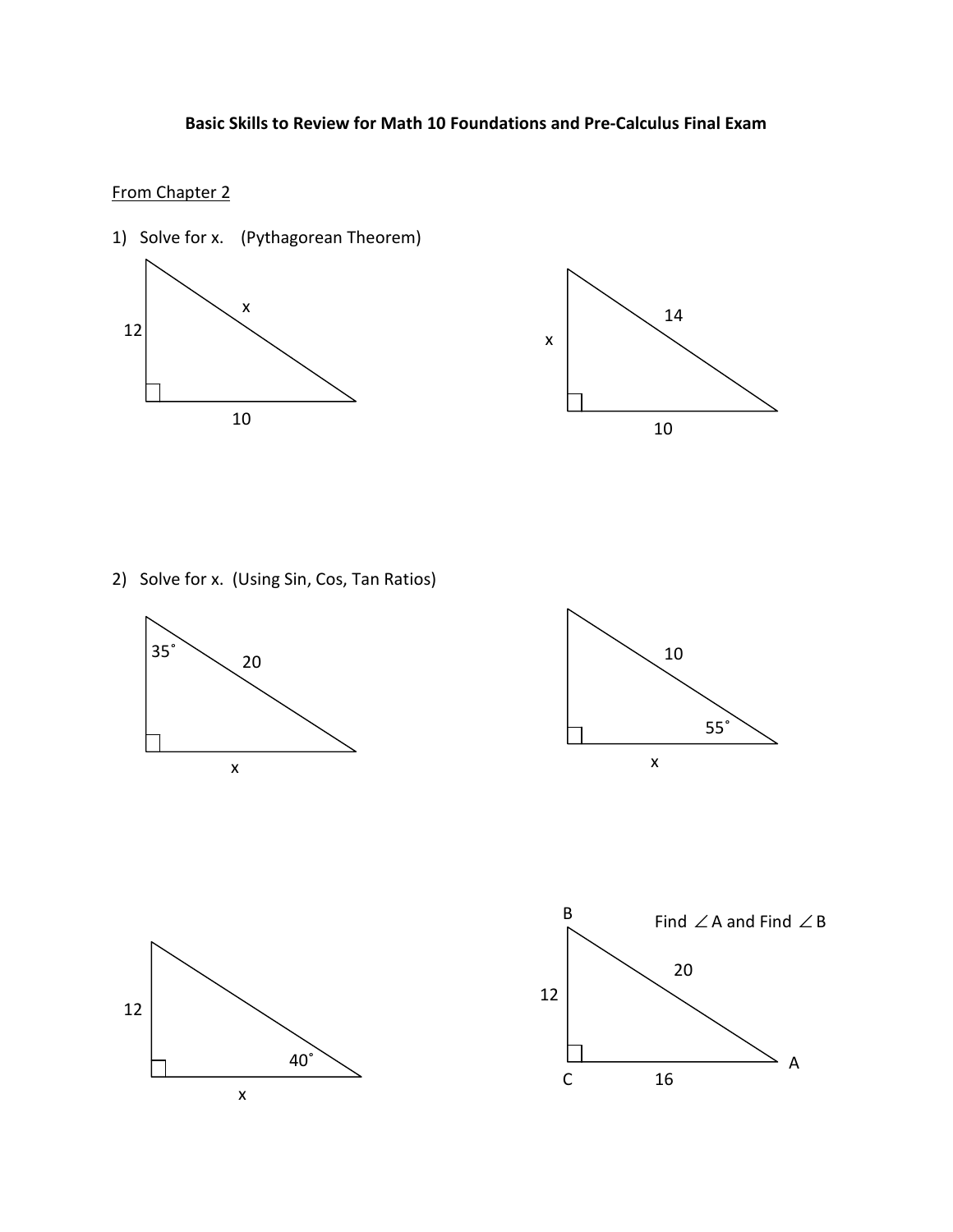## 1) Multiply.

- a)  $(x + 4)(x + 6)$
- b)  $(2x-3)(x + 5)$
- c)  $(x + 4)(x^2 + 2x 3)$

2) Factor.

- a) 3x 6
- b)  $-5x + 10$
- c)  $x^2 100$
- d)  $4x^2 49$
- e)  $x^2 + 8x + 12$
- f)  $y^2 3y 18$
- g)  $6x^2 + 13x 5$
- h)  $3x^2 27$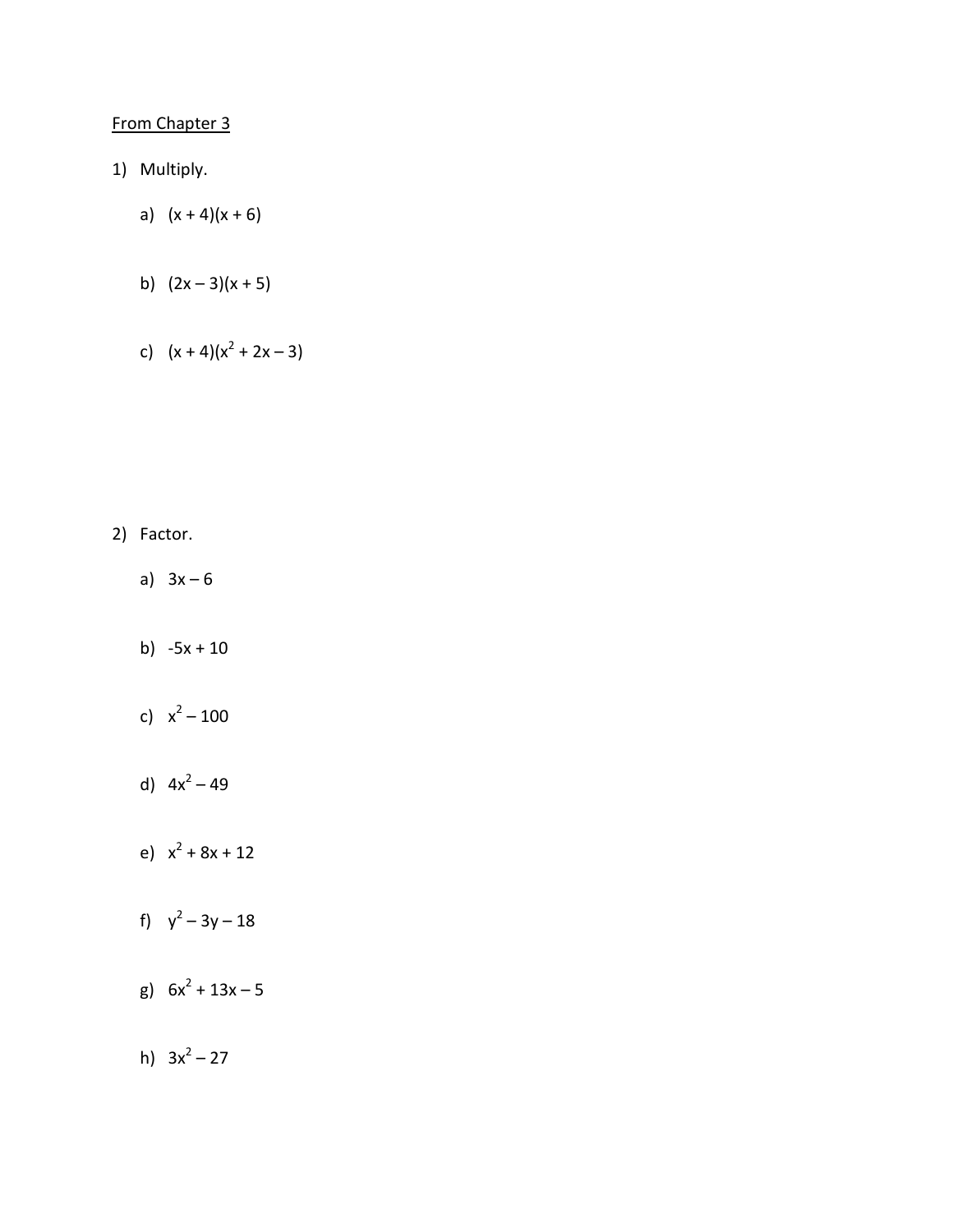1) Simplify the following radicals.



2) Rewrite as an entire radical.

$$
2\sqrt{5}
$$

 $4\sqrt[3]{3}$ 

3) Evaluate (without using a calculator).

2 3  $4^2$ 3 4  $8^{\frac{4}{3}}$   $\left(-16\right)^{\frac{3}{2}}$ 3 1 8  $1$ <sup>-</sup>  $\overline{\phantom{a}}$ J  $\left(\frac{1}{2}\right)$ l ſ 2 3  $4^{-\frac{3}{2}}$  $16^{.75}$ 

4) Express each radical as a power.

$$
\left(\sqrt[3]{4}\right)^5 \qquad \qquad \sqrt{5.5}
$$

5) Simplify the following. Write all powers with positive exponents.

$$
\frac{x^2y^3}{xy^5} \qquad \qquad (x^{-2}y^3)(x^4y^{-1}) \qquad \qquad \left(\frac{x^2}{x^4}\right)^{-3}
$$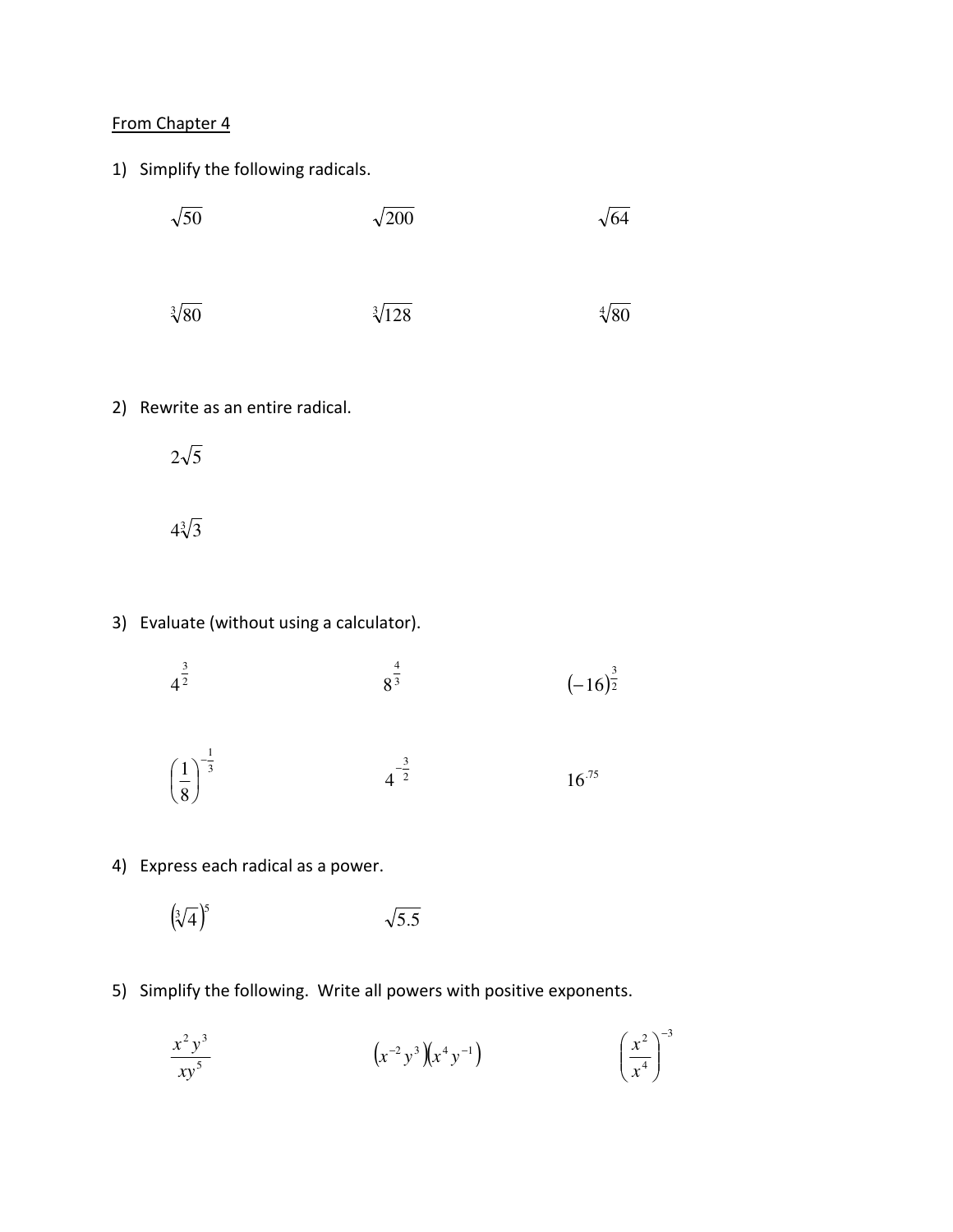- 1) Write the Domain and Range for each of these relations.
	- a) {(0,3) (1,4) (2, 5)}



2) Is the relation a function (yes or no)?



- 3) Is the function a linear relation (yes or no)?
	- a) {(0, 30) (1, 20) (2, 10) (3, 0)}
	- b) {(1, 1) (2, 2) (3, 4) (4, 7) (5, 11)}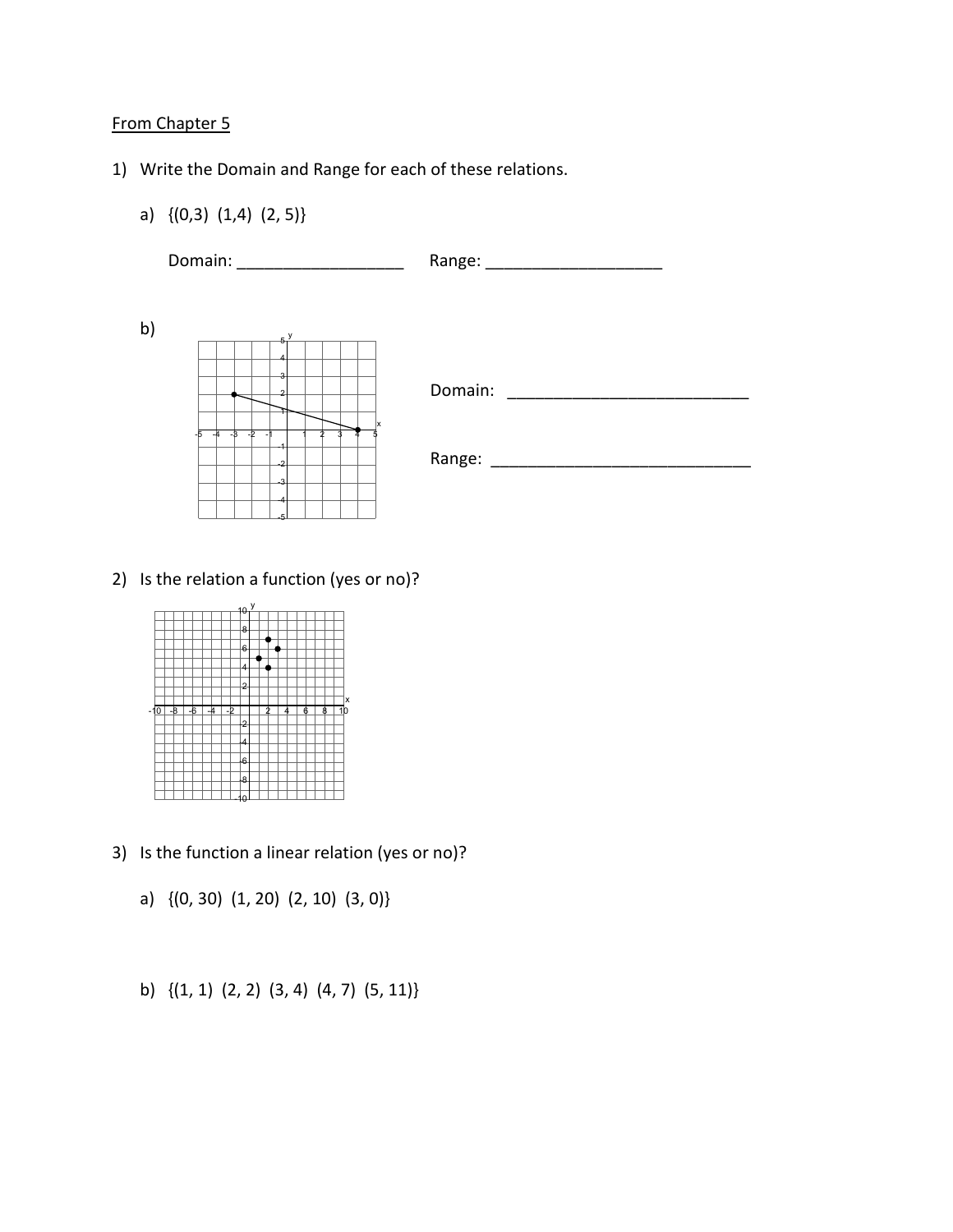- 4) What is the rate of change for each linear relation below?
	- a) {(2, 10) (4, 20) (6, 30)}



5) If the function is  $f(x) = 2x + 4$ , find  $f(3)$ .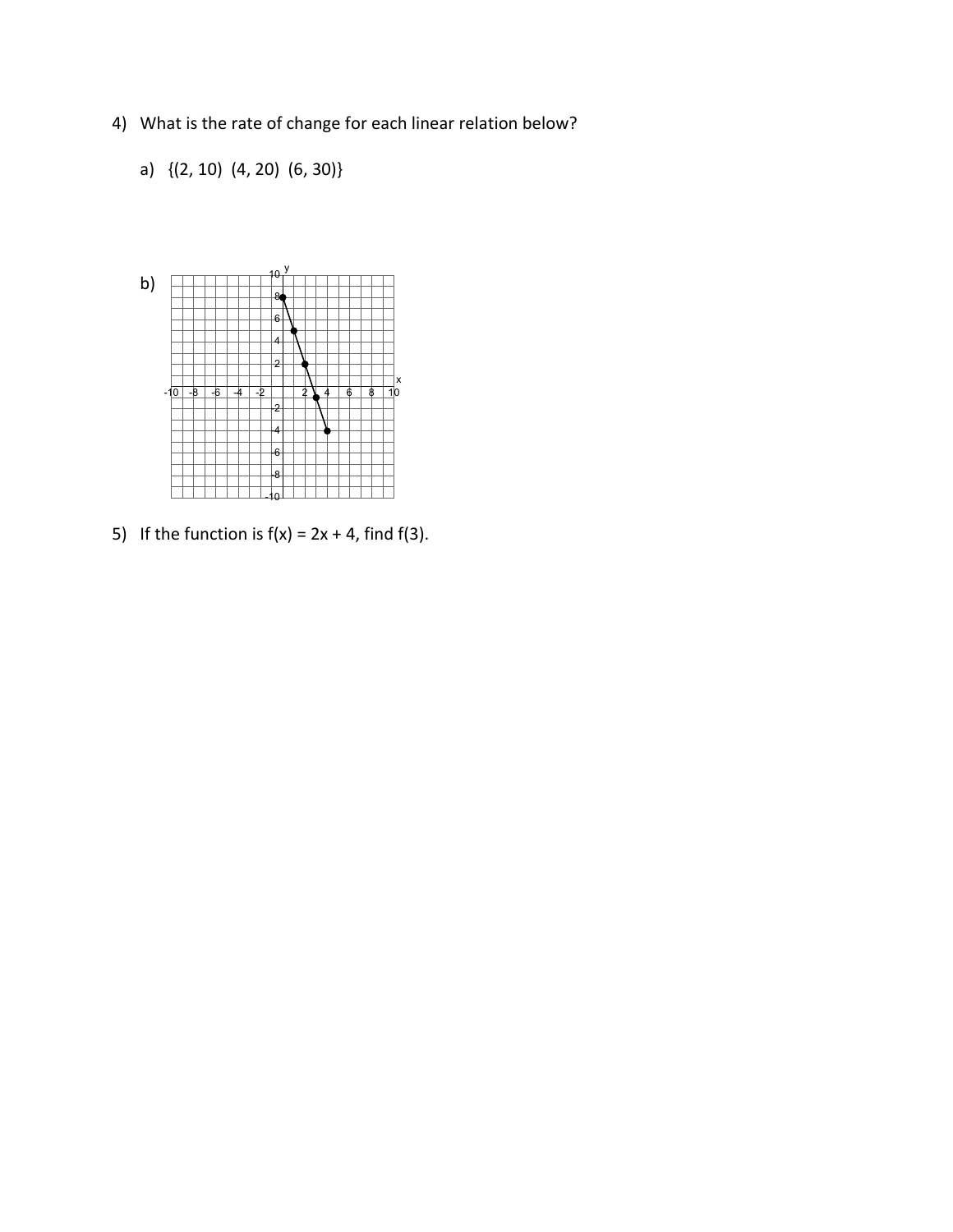- 1) What is the slope of the line  $y = 2x + 3$ ?
- 2) What is the slope of the following graph?



3) What is the slope of the line that passes through the points (3, 6) and (-1, 4)?

4) Graph the line  $2x + y = -3$ .



5) Identify the slope and the coordinates of a point on the line of the equation  $y + 5 = -2(x - 4)$ .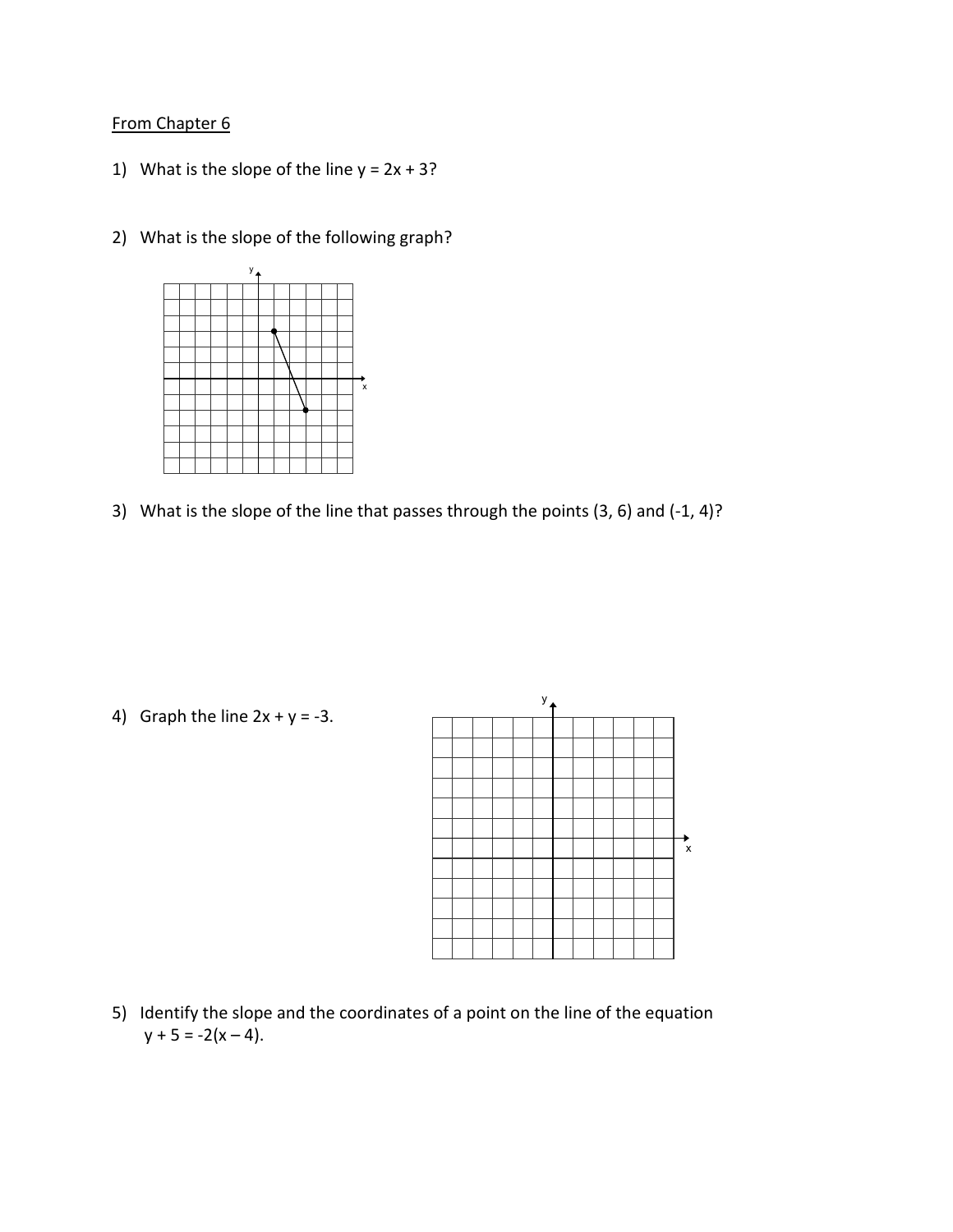6) Write an equation in the form  $y - y_1 = m(x - x_1)$  (slope/point form) for the graph of a linear function that passes through the points (1, 4) and (3, 7).

7) Write the equation of the line in the form  $y = mx + b$  (slope/intercept form) that has a yintercept of 5 and is perpendicular to the line with an equation  $y = 2x + 3$ .

8) Rewrite the equation  $3x + 2y - 6 = 0$  into the form  $y = mx + b$  (slope/intercept form).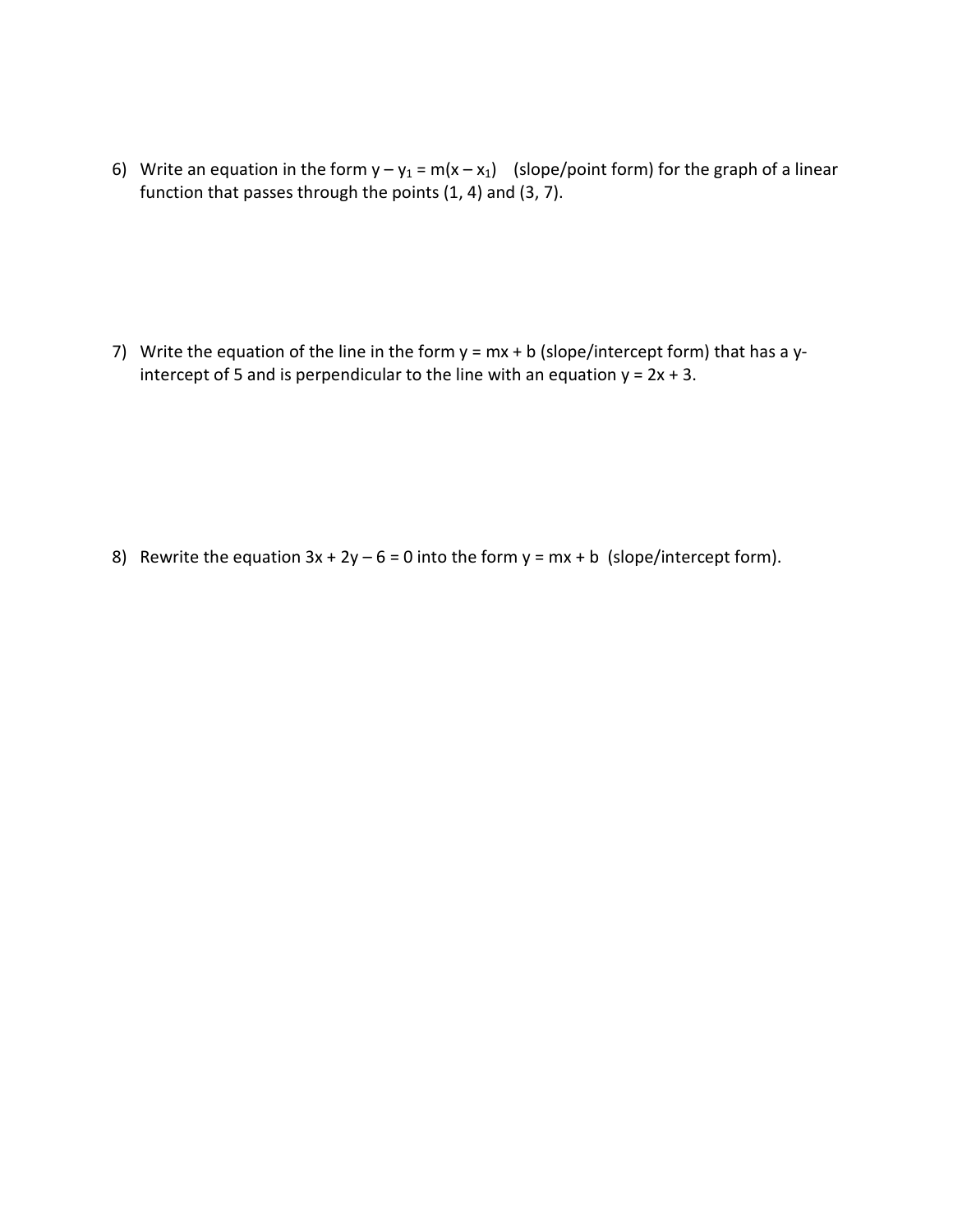1) Is the point (2,3) a solution to the system below? (Why or why not?)

$$
3x - 2y = 0
$$
  

$$
x = y - 1
$$

2) Solve the following system using the Graphic Method.





Solution is \_\_\_\_\_\_\_\_\_

3) Solve the following system using the Substitution Method.

 $2x + 3y = 11$  $y = 2x + 1$ 

Solution is \_\_\_\_\_\_\_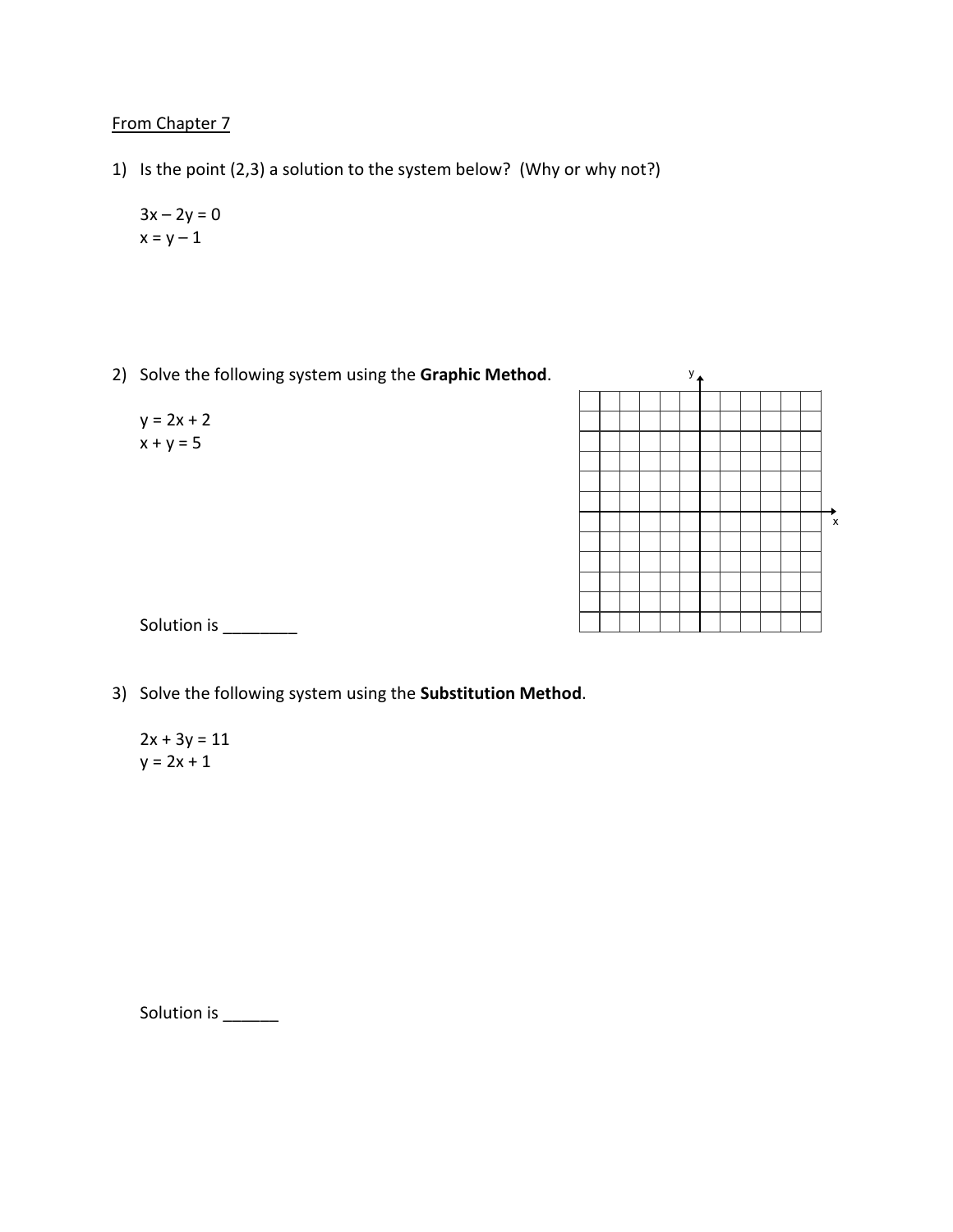4) Solve the following system using the Elimination Method.

 $3x + 2y = 1$  $x - 3y = -7$ 

- 5) How many solutions (none, infinite, one) does the system have?
	- a)  $y = 2x + 3$  $y = 2x - 3$
	- b)  $-2x + y = 4$  $4x - 2y = -8$
- 6) Word Problem: Write the linear system that would help you solve the problem. (Be sure to identify your variables with LET statements.) You do not need to solve the problem.
	- a) The perimeter of a rectangle is 150 cm. If the length is twice the width, find the length and width of the rectangle.
	- b) The cost of 2 adult tickets and 3 child tickets is \$35.00. The cost of 4 adult tickets and 1 child ticket is \$45.00. What is the price for the adult and the child tickets?